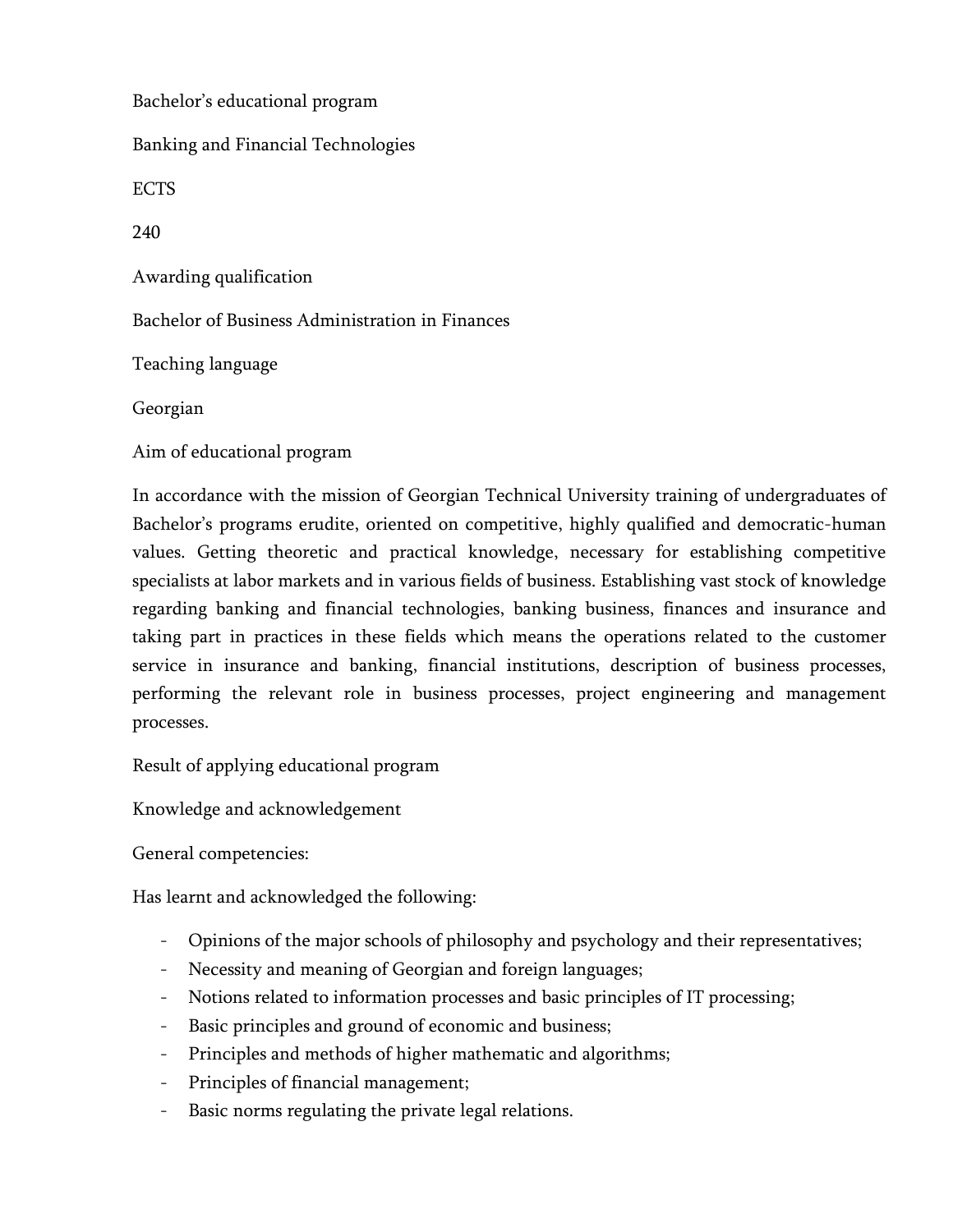### Field competencies:

Has learnt and acknowledged:

- Basic principles of banking; principles of insurance types and their classification;
- Basic principles of banking projects and business process engineering;
- System of tax system applicable in Georgia, necessity of fulfilling obligations and tax payer's liabilities;
- Basic features characteristic to monetary policy;
- Meaning of electronic commerce, assimilation of basic notions and categories;
- Necessity of fulfilling the tax payer's liabilities and obligations;
- National and foreign systems of in-bank and inter-bank payments;
- Methods and means for banking operations and processes in commercial bank;
- Distinguishing the precious minerals from one another according to natural forms;
- Possibilities of automotive banking systems, basic criteria for selecting information systems of bank;
- Active and passive operations of commercial banks;
- Financial-banking legal principles and applicable legislation related to this subject;
- Current tendencies in country's currency-credit system;
- Modern methods of analysis and management of investment projects;
- Idea of risk-management, its differentiating signs and basic attitudes of risk problem research;
- Idea of finances, functions, meaning and characteristics;
- Standard financial functions of Ms Excel;
- Identification of problems when trading at stock exchange market.

Ability to use knowledge in practice

General competencies:

Is able to:

- Use the knowledge gained under learning Georgian and foreign languages for delivering written and verbal texts of abstract topics and specific ones;
- Use various software sets for certain activities and handle computer dialogue; use the information technologies in academic and practical activities;
- Working out communications in business environment and execution; handle business activities; use existing theories and concepts in practice; exact interpretation of principles of norms regulating private legal relations and use them; use mathematic apparatus;
- Preparing marketing solution project;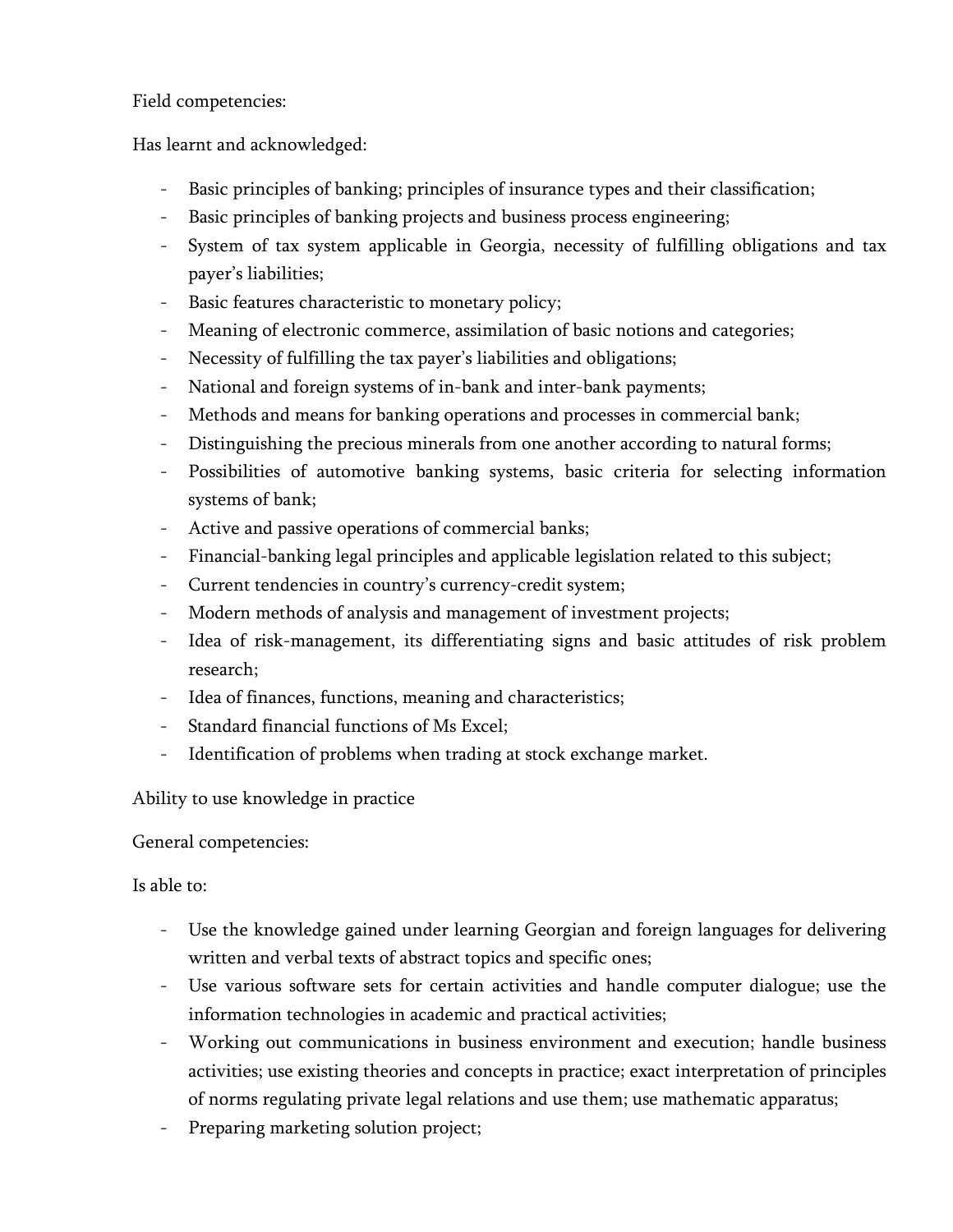- Use mathematic, probability theory and mathematic statistic when solving the standard sums;
- Systematization of primary accountancy documents of organization (enterprise), profit/loss reporting, change reporting in own capital, cash flow reporting, explanatory notes and preparing registration documents;
- Handle audit process of audit international standards and preparing relevant offering;
- Distinguish precious minerals from one another according to natural forms; diagnostic and evaluation of jewelry and crafts stones and the jewelry made of them.

#### Field competencies:

Is able to:

- Perform the business processes of commercial banks and operations;
- Project service processes, using specific methods characteristic to the field;
- Take strategic and tactic decisions, management of stocks, planning strategy of goods and processes;
- Perform active and passive operations of commercial banks; description of business processes of bank, executing the matrix of sharing liability of organizational structure and staff;
- Determine the volume of probability and expected insurance taxes of case;
- Make service operations of plastic cards and cash, currency, operations related to savings and credit services;
- Developing tax payer's skills;
- Executing payment operations through bank plastic cards, practical work with clearing systems, execution of analytic and synthesis of transactions;
- Execute the list of project resources, making the layout for work calendar plan and resource schedules, dates of work time calendar, work duration and project commencement/accomplishment, assignments and determine the link between its types, control of project execution, resource balancing and project analysis;
- Form the classification system of risks;
- Executing basic articles of budget of information technologies in banks;
- Effective service of customers of bank system and execution of change management on the base of modern computer systems;
- Establishment of basic requirements for providing the security of information systems of bank;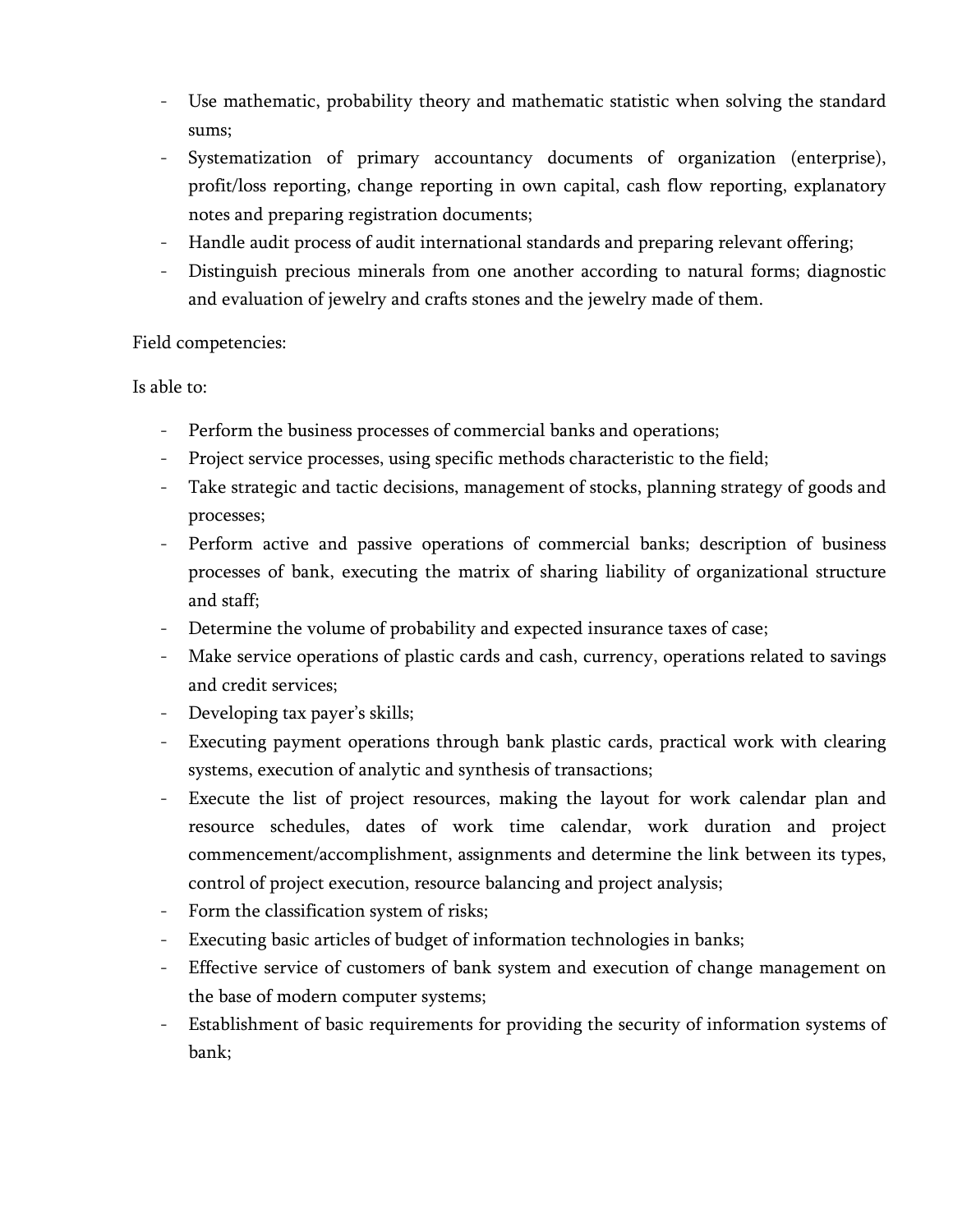- Automated calculations of financial flows, amortization of real assets, indicators of efficiency, operations related to securities, temporary periods, accrues and payments, investment aspects in Ms Excel environment;
- Acquaintance and execution of primary registration documents regarding the economic process (event) of entrepreneurial entity; classification and registration of structure of net assets of economic resources of entrepreneurial entity and the sources of its formation active assets;
- Trading at international markets through internet;
- Working as mediator of financial market and formation of fund portfolio;

### Ability to make conclusion

General competencies:

Is able to:

- Think in philosophy in abstract way, analysis of current events, synthesis, critical and self-critic thinking, orientation of cost and events and generalization;
- Evaluate political culture, socialization and legitimacy;
- Evaluate the experiences of industrial countries in figurative psychology independently; evaluate the contribution in European psychology by Georgian psychology; think independently with own psyche problems and make psychological prophylactics;
- Processing business development and forecast proposal;
- Evaluate the markets of the most simple factors of manufacturing; arguing the necessity of economic increase, comparison of poverty and unemployment levels.

# Field competencies:

Is able to:

- Evaluate the scales of bank management;
- Make quantitative evaluation of human resources due to the business processes of bank;
- Taking legally right decisions in the field of finances-banking;
- Determination of market conjuncture of securities;
- Executing work plan of bank projects, finding critical way, revealing the resources and the reasons causing it, risk analysis and evaluation;
- Making conclusion based on the results received on the basis of studying registration objects in bank registration system;
- Determination of precious metal alloys through the method of examination and establishment of jewelry crafts and sample and evaluate them.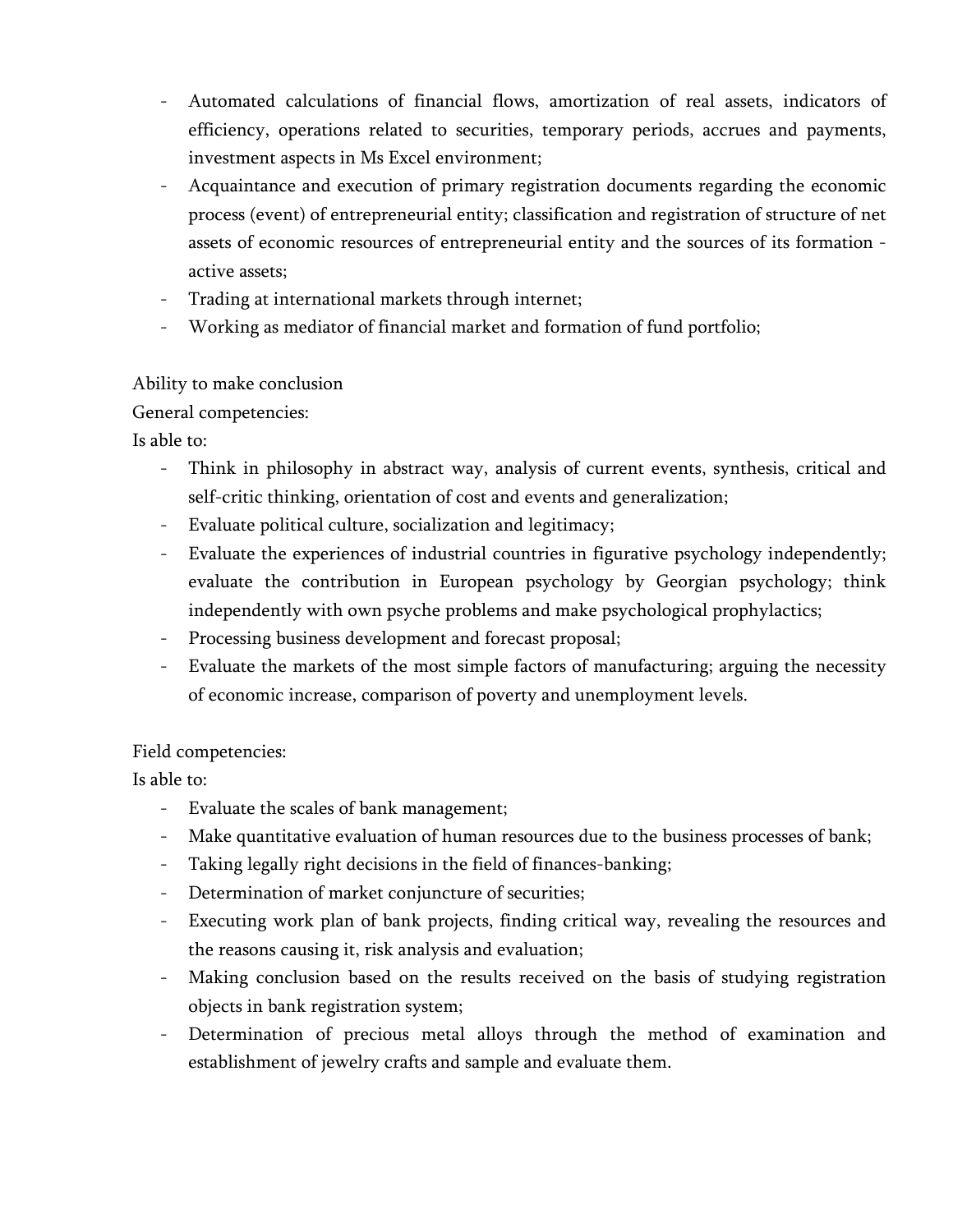### Ability to communicate

### General competencies:

Is able to:

- Handle discussion in Georgian and foreign languages, demonstration of own comments and arguments subject to professional-specialized thematic;
- Perform effective professional work in inter-disciplinary teams;
- Provide effective communication in executors' team, when executing the projects of implementing processes and new enterprise/service;
- To work with international computer network internet and electronic mail;
- Promotion of knowledge in verbal and written form in convincible way and with arguments.

# Specialized competencies:

Is able to:

When defending the Bachelor's work get involved in professional debates, comprehending different idea and arguing own position;

# Ability to learn

General competencies:

Is able to:

- Deepening knowledge in the field of foreign languages independently and continue studies at next level (Master's program);
- Realize situation, evaluate and management, which will be used for the following: for approving and updating the knowledge gained, making critic and self-critic evaluation, readiness for accepting knowhow, make self-realization;

# Field competencies:

Is able to:

- Master methodic for evaluating old coins made from precious metals.
- Take decision about continuing studies for the purpose of enriching professional knowledge and experience in the subject of precious stones and noble metals.

#### Values

# General competencies:

Is able to:

View the events in philosophy through non privatized, objective way and see the events in their inter-connection.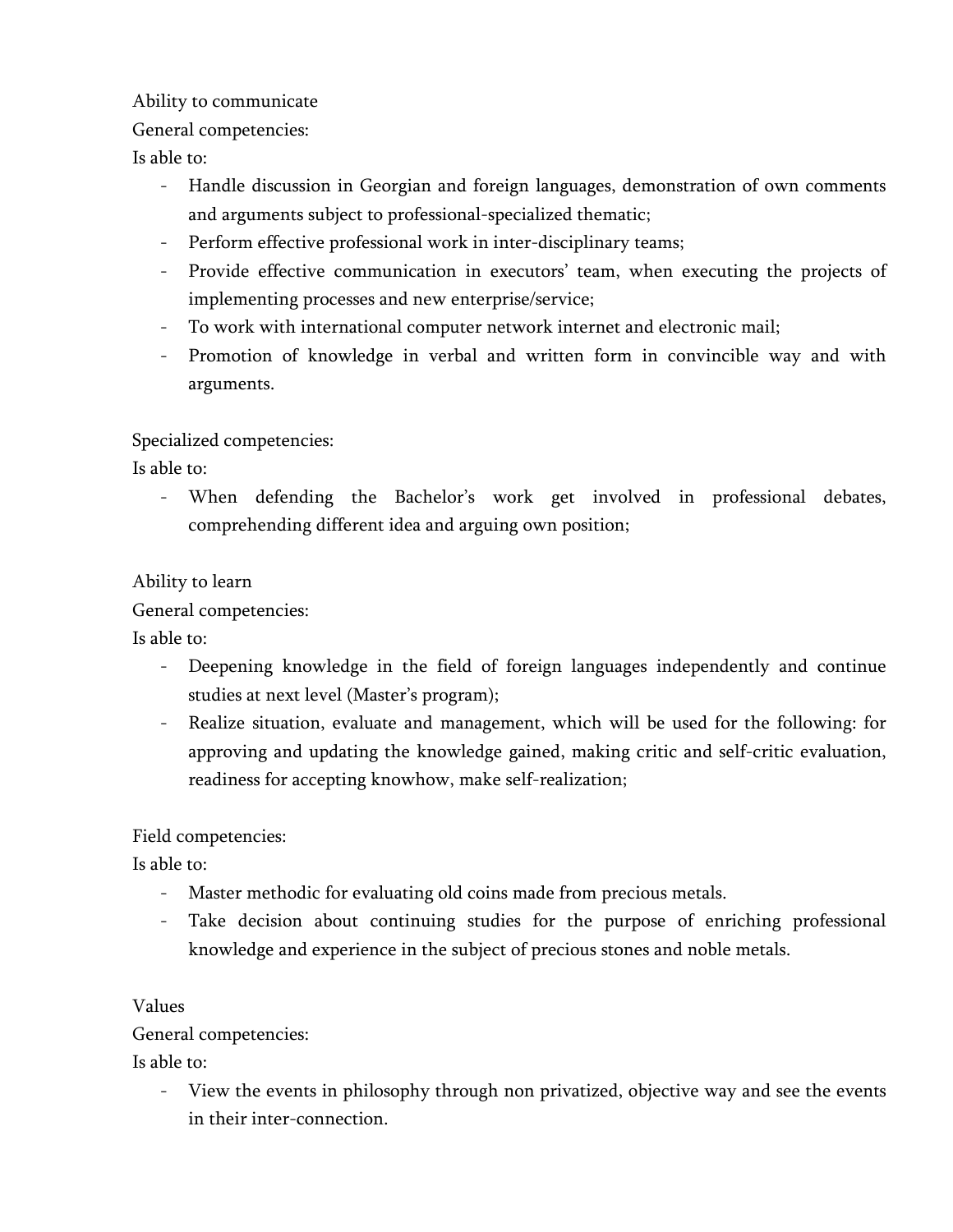- Understand inter-cultural characteristics;
- Respect the diversity of psyche differences and cultural ones;
- Acknowledgement and realization of modern world cultural diversities;
- Regulate evaluation activity, Ethic Code of profession of expert-evaluator and its usage in practice;

#### Specialized competencies:

Is able to:

- Handle banking and finances in organized, rational and effective way;
- Evaluate the profit, reliability, liquidation and solvency of commercial banks and insurance companies in punctual way;
- Perform of banking operation in punctual and precise way;
- Term and right financial registration of all the operations executed in bank; precise and term formation of balance and out-sourced reports; precise and term performance of payment operations;
- Term discovery and management of financial, credit portfolio and interest risks;
- Realization of precise, transparent and objective instruments of financial accountancy;
- Time scheduling and management at Forex stock; term fulfillment of the obligations having in front of customers;
- Establishment and implementation of bank project in Microsoft Project system in organized and punctual way;
- Precise evaluation of basic directions of numismatics;
- Term discovery and management of financial, credit portfolio and interest risk;
- Realization of precise, transparent and objective instruments of financial accountancy; precise and term evaluation of IT risks in bank;

#### Rule for evaluation

Evaluation is made under 100 grade system.

Positive evaluation is following:

- $(A)$  excellent 91% of maximum evaluation and more;
- (B) very good 81-90% of maximum evaluation;
- $(C)$  good 71-80% of maximum evaluation;
- (D) satisfactory 61-70% of maximum evaluation;
- $(E)$  Sufficient 51-60% of maximum evaluation.